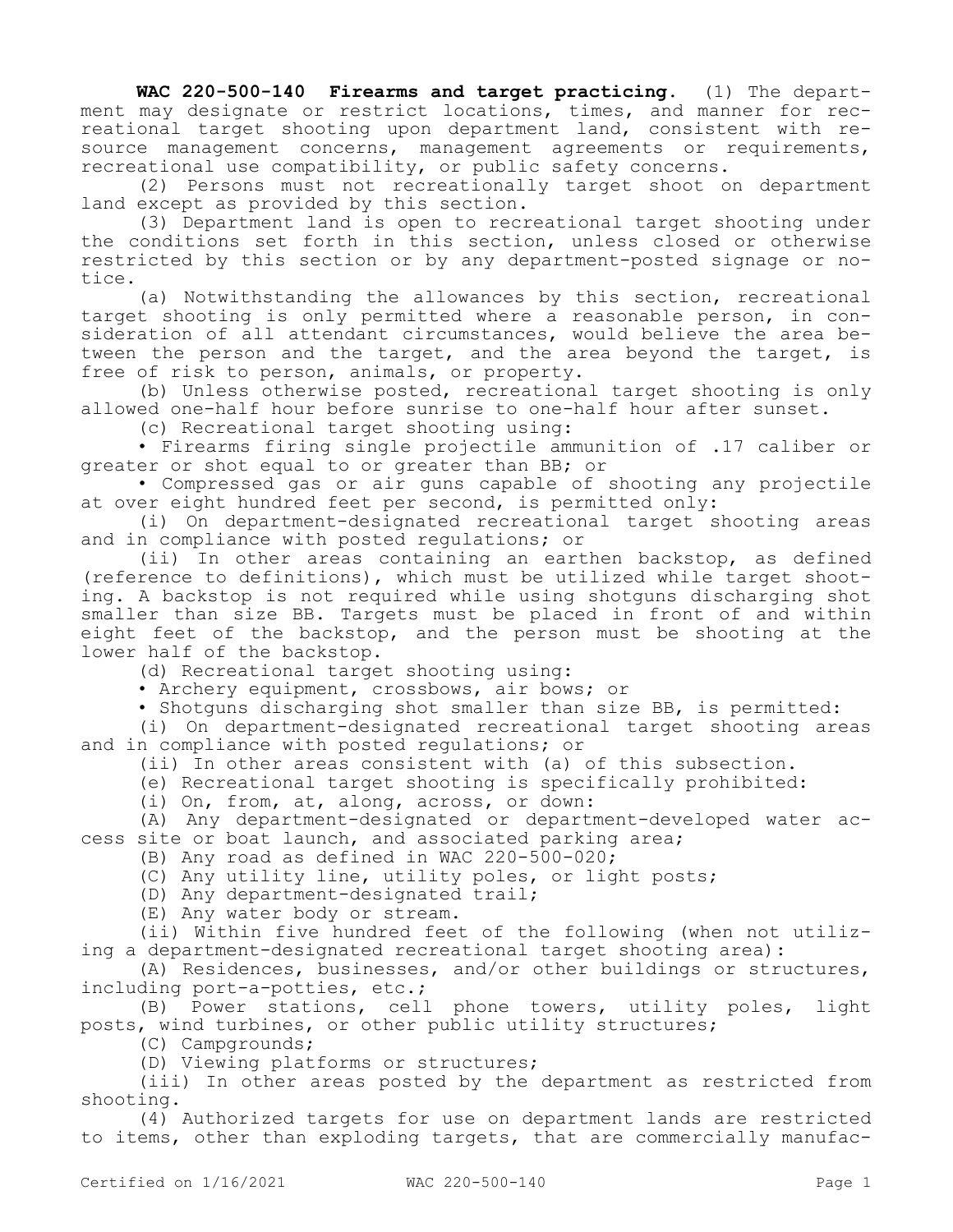tured for the specific purpose of target shooting, or similar targets privately manufactured that are consistent with this section, and as further restricted below.

(a) Steel targets that are manufactured for the specific purpose of target shooting are allowed subject to the following restrictions:

(i) When used on a department-designated recreational target shooting area, steel targets that are manufactured for the specific purpose of target shooting are allowed year round.

(ii) When used outside a department-designated recreational target shooting area, steel targets that are manufactured for the specific purpose of target shooting are allowed from October 1 to May 31, unless otherwise posted.

(b) Clay targets, when used, must be biodegradable clay targets.

(c) Items prohibited to be used as targets or to hold or post targets include, but are not limited to:

(i) Buildings;

(ii) Power stations, cell phone towers, utility poles, light posts, wind turbines, or other public utility structures;

(iii) Gates, fence posts or rails;

(iv) Vehicles, or parts thereof;

(v) Machinery, or parts thereof;

(vi) Signs, kiosks, or informational panels of any kind;

(vii) Appliances or electronics;

(viii) Furniture;

(ix) Pallets;

(x) Glass;

(xi) Explosive and incendiary items, including binary exploding targets (i.e., Tannerite);

(xii) Containers of liquids, chemicals, paints, or compressed gas;

(xiii) Standing or moving water;

(xiv) Live or dead trees or other vegetation;

(xv) Animals or animal carcasses.

(5) The discharge of tracer bullets or shells or incendiary ammunition is specifically prohibited on all department lands.

(6) At all times, it is unlawful for a person to discharge a firearm, crossbow, bow, or any other projectile shooting implement on department lands in a reckless or negligent manner. A violation of this subsection may be punishable under RCW 77.15.230, 77.15.460, 9A.36.050, 9A.36.031, 9A.36.021, 9A.32.070, 9A.32.060, or other relevant statute depending on the circumstances of the violation.

(7) It is unlawful for persons recreationally target shooting to fail to remove and transport from department lands for proper disposal all shell casings, shotgun hulls, ammunition packaging, and targets or target debris. Failure to remove any such item is prohibited and constitutes littering.

(8) Persons who recreationally target shoot are responsible for knowing other state, local, or federal laws that may govern their shooting activity, and compliance with this rule does not guarantee compliance with other applicable laws.

(9) **Definitions.**

(a) "Backstop" means an unobstructed earthen mound or bank at least eight feet in height which must stop the progress of and contain all projectiles, fragments, and ricochets in a safe manner.

(b) "Biodegradable clay target" means any clay target labeled by the manufacturer as biodegradable.